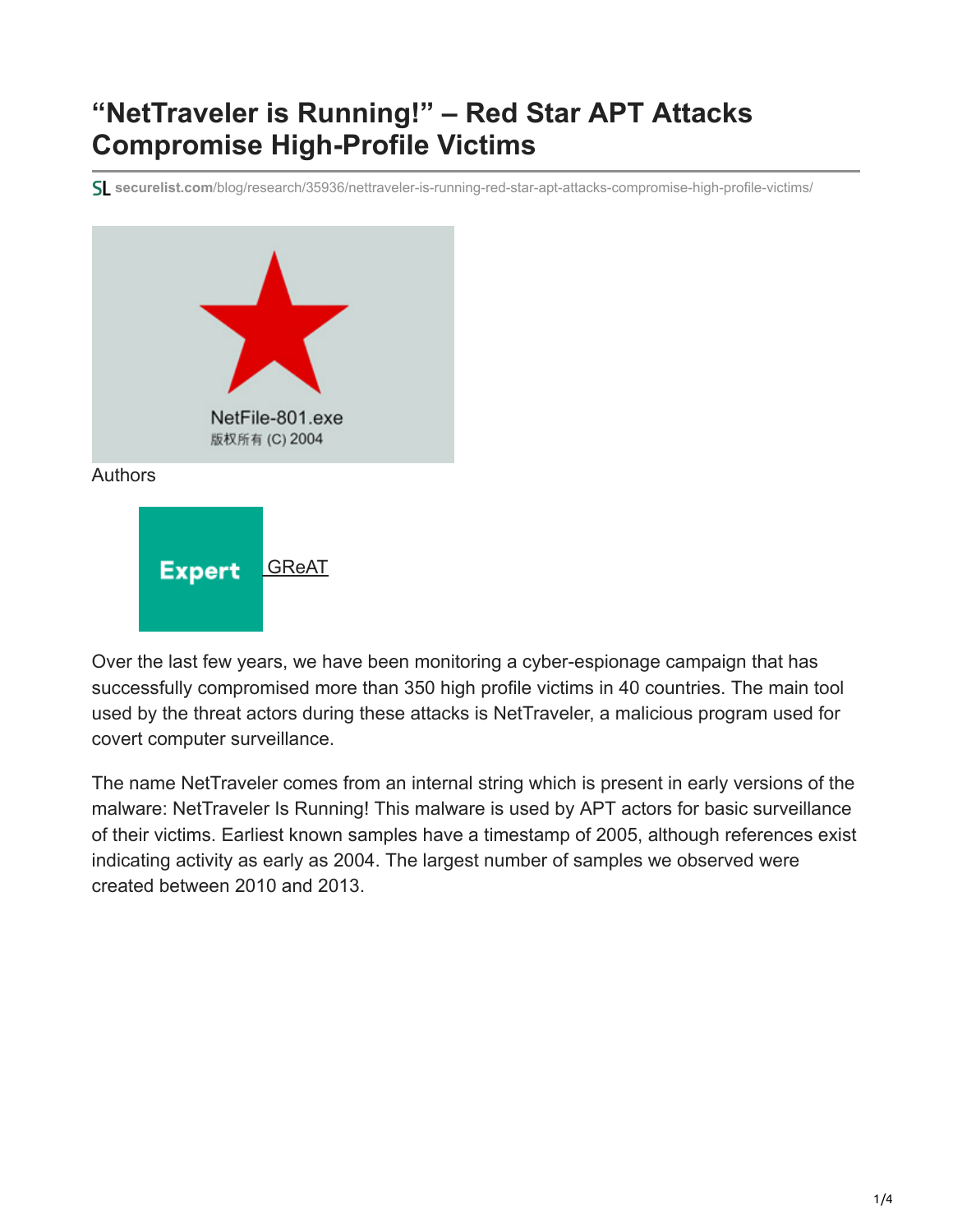

*The NetTraveler builder icon*

Known targets of NetTraveler (also known as Travnet or Netfile) include Tibetan/Uyghur activists, oil industry companies, scientific research centers and institutes, universities, private companies, governments and governmental institutions, embassies and military contractors:

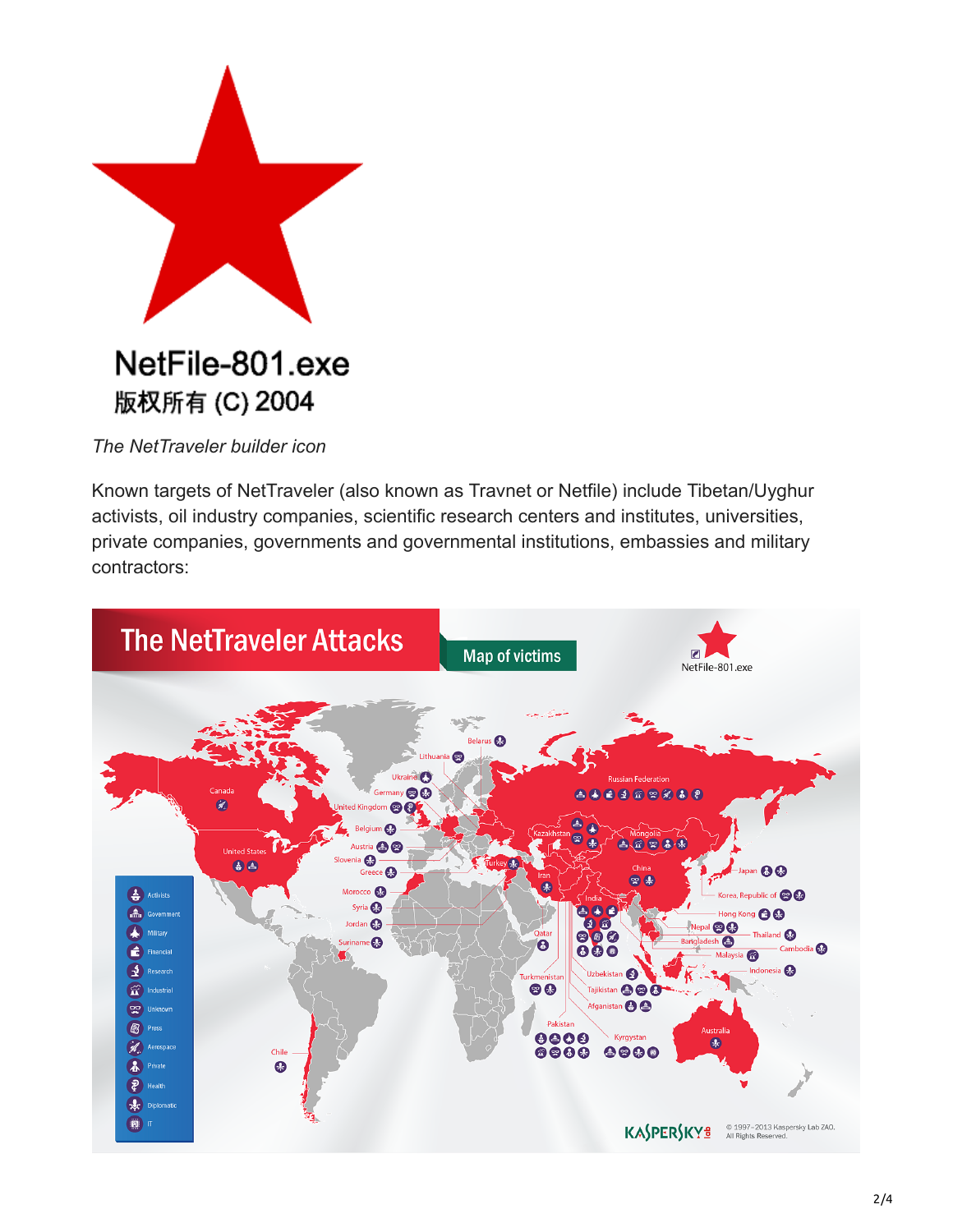## *The NetTraveler victims map*



The following map lists the victim profiles by industry:

*Note: this chart does not include the victims that couldnt be identified.*

Key findings on the NetTraveler attacks:

- The highest number of infections was located in Mongolia, followed by India and Russia. In total, infections were identified in 40 countries including Kazakhstan, Kyrgyzstan, China, Tajikistan, South Korea, Spain, Germany, the United States, Canada, the United Kingdom, Chile, Morocco, Greece, Belgium, Austria, Ukraine, Lithuania, Belarus, Australia, Hong Kong, Japan, China, Iran, Turkey, Pakistan, Thailand, Qatar, and Jordan.
- The group has infected victims across multiple industries including government institutions, embassies, oil and gas industry, research institutes, military contractors and activists.
- Most recently, the NetTraveler groups main domains of interest for cyber-espionage activities include space exploration, nanotechnology, energy production, nuclear power, lasers, medicine and communications.
- During our research, we identified six victims that had been infected by both NetTraveler and [Red October.](https://securelist.com/the-red-october-campaign/57647/)